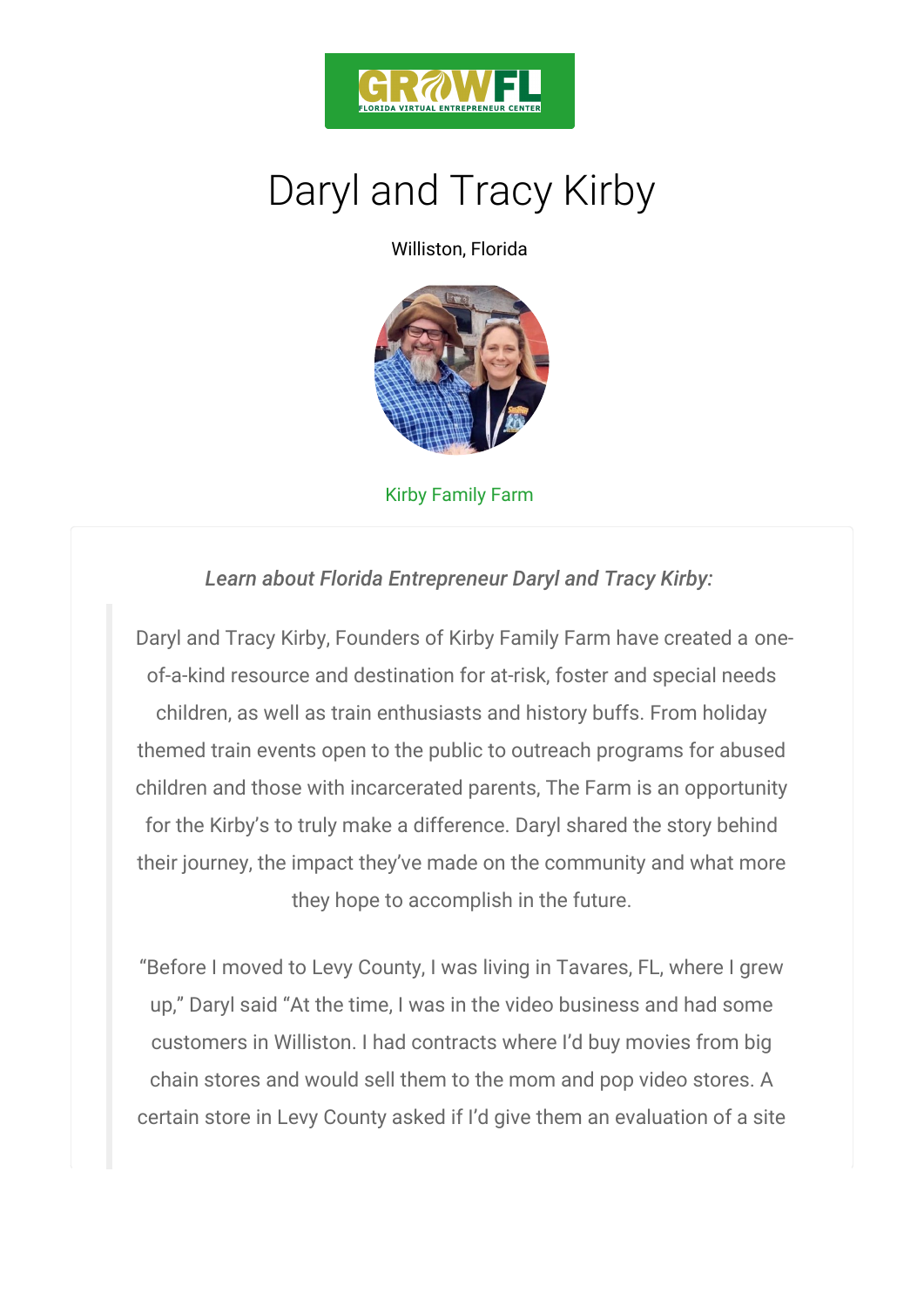for another video store. I did and determined it was a home run. However, they decided not to do it. For me, it was an opportunity too good to pass up, so I decided I would do it. I was also going through a divorce at the time, so it was a great way for my two year old daughter and me to move somewhere new and patch our life back together."

Daryl found success in his new home, got remarried to his wife, Tracy, started a new family and gradually expanded his network. When the real estate boom happened in the early 2000s, Daryl, who like most entrepreneurs, is always open to new ventures, identified an opportunity to get in the "game".

"When the boom busted, I noticed no one in this area was buying foreclosures," he said. "I wasn't sure why because some were going for as low as \$10,000. Anyways, I saw it as a great opportunity. I started buying these homes and turning around and selling them, with owner financing, to other people. I also did a lot of vacant land and parcels and even some spec homes with a local builder I became friends with."

Daryl continued, "A friend gave me the nickname, 'The Mother Theresa of Hard Lending', because many of the homes I bought and sold were purchased by people that wouldn't normally qualify for a loan from a traditional bank. I'm still living on mortgage payments today and that's ultimately how Kirby Family Farm got started."

In 2011, Daryl took a friend to lunch and was informed about an RV park that was foreclosed on. The friend also mentioned a rumor of an old abandoned train on the property. Daryl, who considers himself a 'train guy', was intrigued and, after lunch, they went to check it out. There, buried in the woods and waiting to be demolished, was an actual narrow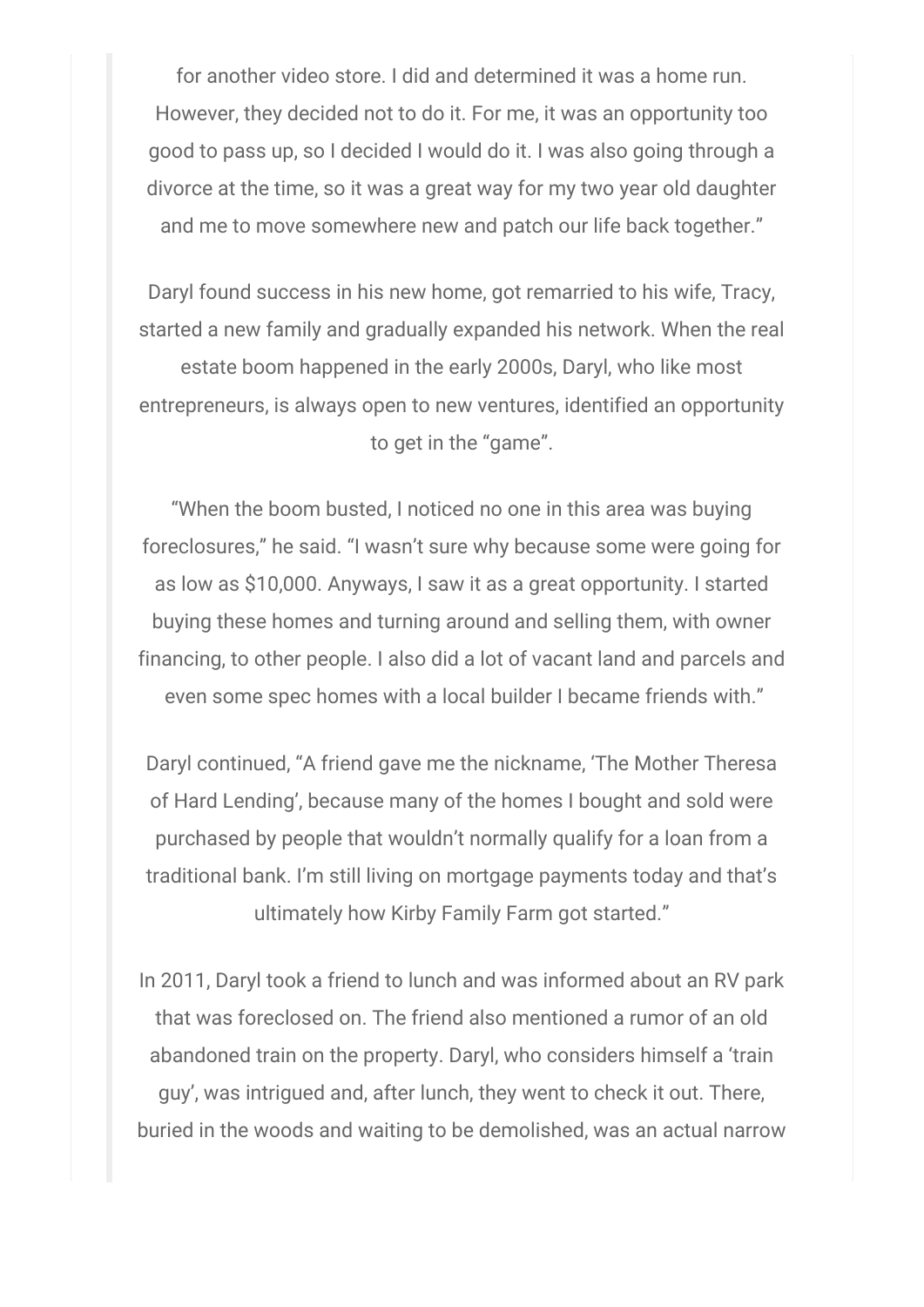## gauge locomotive. For Daryl and Tracy, this was the sign they were waiting for.

"Tracy and I had talked about doing an outreach program for children in the past," he said. "We weren't sure when and how, but this was the sign we were waiting for. I met with the new developer of the property and made an offer to buy the train. They ultimately agreed on our offer because they were curious to see what we were going to do with it."

Daryl shared that around this same time, he and Tracy were moving forward with plans to purchase a 110 acre space to, not only display and operate the train, but to also create and implement programs for their newly created charity. Even though they closed on the train before even securing the property, Daryl knew it was a once-in-a-lifetime opportunity to do something special. They unearthed the train and moved it on December 17, 2011. Less than a year later – three days shy to be exact – the train made its first complete mile loop at its new home.

Today, Kirby Family Farm proudly owns and operates eight locomotives, several of which have historical ties to significant events, 16 Ringling Brothers and Barnum and Bailey Circus train cars and a fire truck that once served the space shuttle program.

Daryl explained what their original intentions were for Kirby Family Farm and how the non-profit has evolved over the years. "We never set out to be a museum," he said. "However, we started acquiring all these train assets and so we were labeled an educational museum. We also never intended on opening to the public. Our primary goal was, and still is, to work with troubled kids and those without their own families. Over time, however, we learned that it's really expensive to own a train. That's when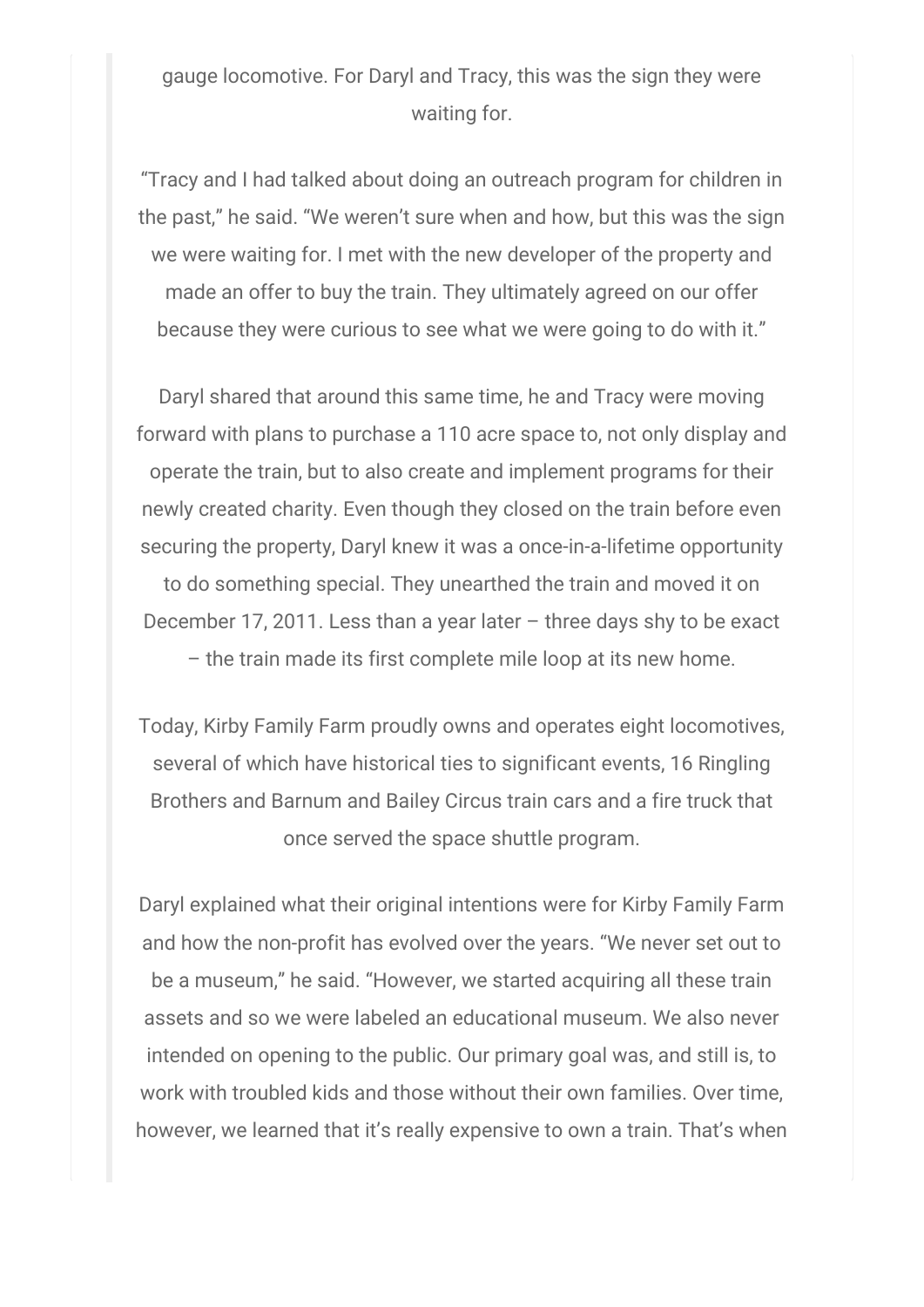we decided to create public events and open the trains to everyone as a way to raise money for the charity. These train rides and public events are now our main revenue drivers."

Daryl shared that it took time to build the brand and to get supporters to buy into what they were doing. Overtime, however, many individuals and organizations saw the value and made donations to support the cause. Through complete transparency with funding and by providing outreach programs that support those in need, Kirby Family Farm has made a significant impact on the local community.

"We've host over 10,000 kids annually at no cost," Daryl said. "We also have over 1,000 different volunteers per year. Through events like our Scary Train and our Christmas Train, we've raised money and brought together kids of all demographics and family dynamics. We also host mobile food drives and structure our programs by seeing where the greatest needs are. We're proud of what we built and enjoy the success of our children. We're also proud of the impact we've had on our volunteers. Some have been with us since the beginning. They see our priorities and they stay involved."

Looking ahead, Daryl and Tracy are excited and optimistic about the future of Kirby Family Farm. Their goal has always been to replace bad memories with good ones for the kids they serve. They've accomplished that goal, but they're also intent on doing more.

"We're looking at transitioning into more of a vocational resource," Daryl said. "We're moving towards getting recognition and/or accreditation from local employers as a way to train and prepare our kids for the future. Many 18 year old kids that age out of the foster system have